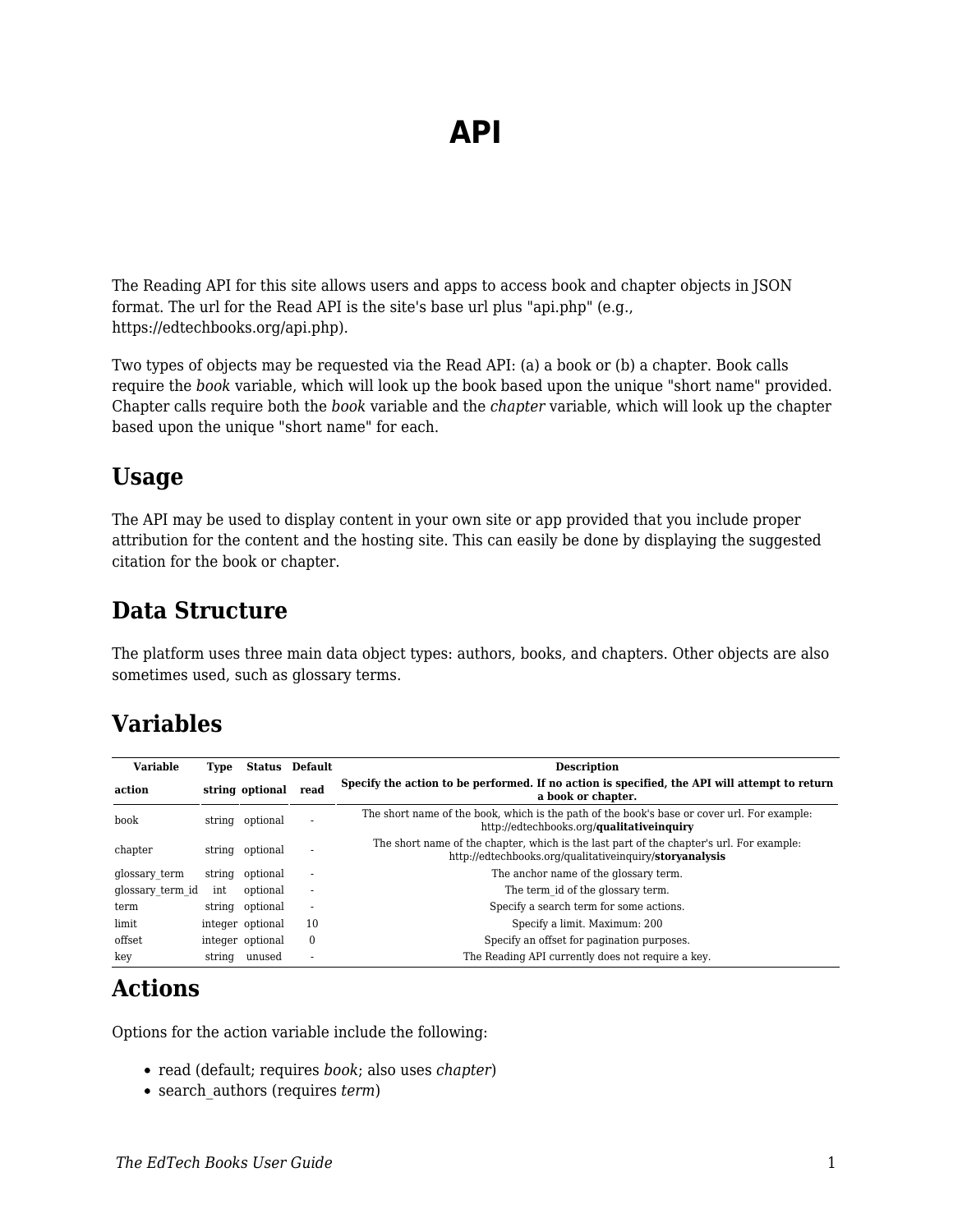• search books (uses *term*, but returns full list of books if no term is provided)

# **Examples**

To request reference information for all books in the site, the API call would be:

https://edtechbooks.org/api.php?action=search\_books&offset=0&limit=200

To request the book object for https://edtechbooks.org/k12handbook, the API call would be:

https://edtechbooks.org/api.php?book=k12handbook

To request the chapter object for https://edtechbooks.org/k12handbook/connectivism, the API call would be:

https://edtechbooks.org/api.php?book=k12handbook&chapter=connectivism

To request the glossary term "constructivism" in https://edtechbooks.org/k12handbook, the API call would be:

https://edtechbooks.org/api.php?book=k12handbook&glossary\_term=constructivism

To search for books with the term "education" in the title, the API call would be:

https://edtechbooks.org/api.php?action=search\_books&term=education

To search for an author with the name "Royce," the API call would be:

https://edtechbooks.org/api.php?action=search\_authors&term=royce

# **App Structure Example**

An example of a simple app that accessed books on this site might follow this structure:

- 1. A home page that called https://edtechbooks.org/api.php?action=search\_books to return all available books (with short names). You can use the *offset* and *limit* variables to iterate through the entire list.
- 2. If a book is selected, https://edtechbooks.org/api.php?book=[book\_short\_name\_here] is called with the appropriate short name.
- 3. If a chapter is selected, https://edtechbooks.org/api.php?book=[book\_short\_name\_here]&chapter=[cha pter short name here] is called with the appropriate short name.

An example of an app that could download the entire available database might follow this structure:

- 1. A home page that called https://edtechbooks.org/api.php?action=search\_books to return all available books (with short names). You can use the *offset* and *limit* variables to iterate through the entire list.
- 2. Download each book by accessing its short name at